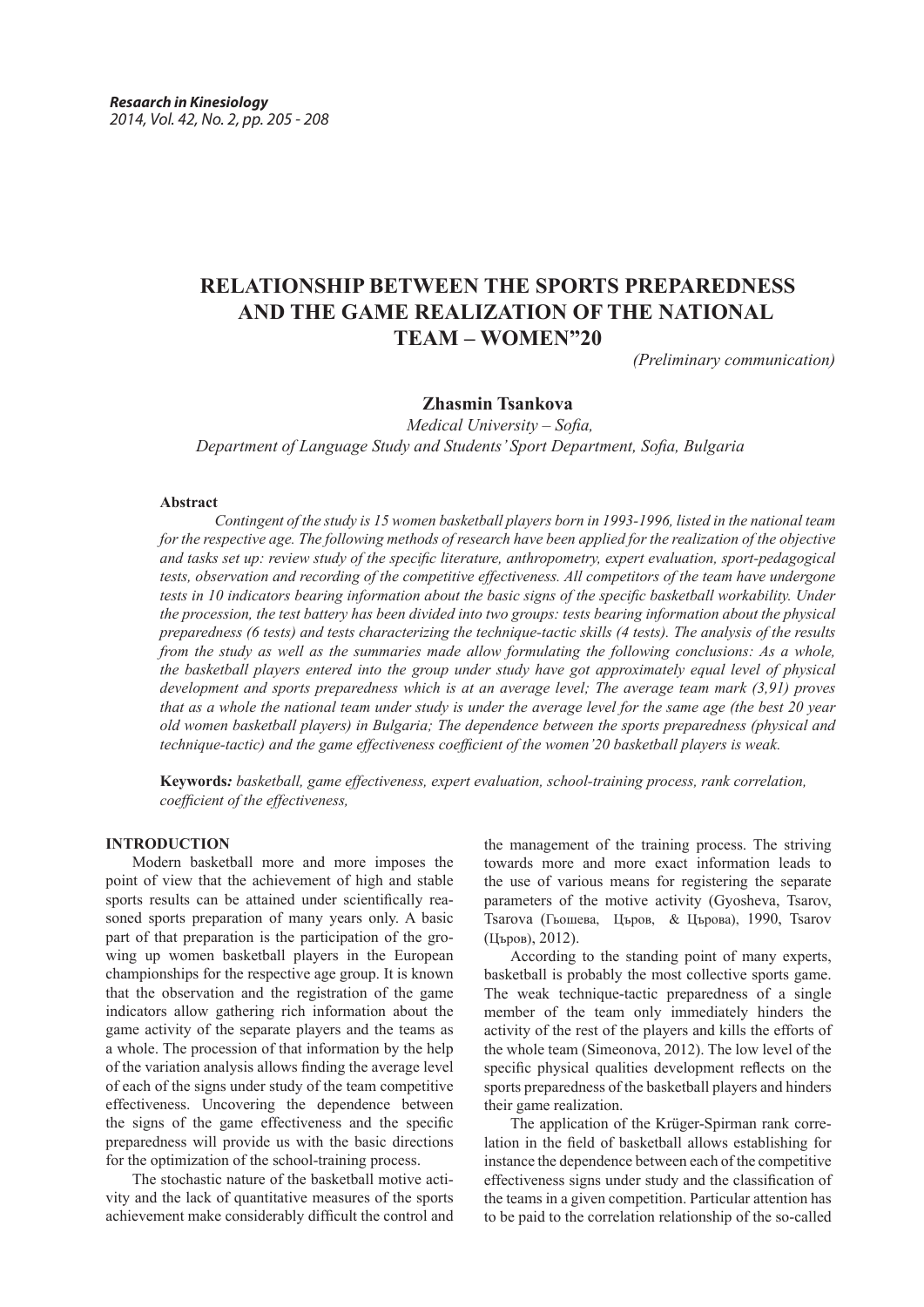"analogue of the sports achievement" (Y) with the signs which characterize the phenomenon under study (the competitive effectiveness, the specific workability, the physical preparedness, etc.). The creation of "analogue of the sports achievement" which is quantitatively measured, possible thanks to the means of the sports statistics, is imposing because of the fact that the sports result in basketball is not a quantitatively measured magnitude and that is why the study of its relationship with the separate factors of the sports achievement is exceptionally difficult.

*Objective* of the present study is the optimization of the training process of the growing up basketball players from the national team women'20 through evaluation of the sports preparedness and the comparative analysis of the specific workability and the game effectiveness.

#### **METHODS**

The present study has been made during the period of May till August 2013. Subject of the study is the specific workability and the competitive effectiveness in basketball. Object of the study is the basic signs of the physical and technique-tactic preparedness of growing up women basketball players. Sample of the study is 15 women basketball players born in 1993-1996, listed in the national team for the respective age.

The following methods of research have been applied for the realization of the objective and tasks set up: review study of the specific literature, anthropometry, expert evaluation, sport-pedagogical tests, observation and recording of the competitive effectiveness.

All competitors of the team have undergone tests in 10 indicators bearing information about the basic signs of the specific basketball workability. Under the procession, the battery test has been divided into two groups: tests bearing information about the physical preparedness (6 tests) and tests characterizing the technique-tactic skills (4 tests).

For evaluating the competitive effectiveness of each of the basketball players (10 in number) having participated in the matches during the European championships held in Albena (Bulgaria) in 2013, the so-called coefficient of the effectiveness has been used, taken to the front on the bases of the statistic record of the game activity according to 15 game indicators bearing information about all sides of the sports preparation of the athletes. That coefficient provides the possibility to establish the degree of the realization of the abilities of the women players within the extreme conditions of the competition.

The results of the study are subjected to mathematicstatistic treatment by: alternative analysis, Krüger-Spirman rank correlation and sigma method for evaluation.

The new normative system for control and evaluation of the specific workability of the results from the "Sport preparation" subject of the pupils from 5<sup>th</sup> up to 12<sup>th</sup> grade at the sports schools in Bulgaria has been used for the evaluation.

Table 1. presents the individual marks of the physical preparedness. Borislava Hristova (5,04) and Iva Georgieva (4,96) have got the highest marks; close to them are Kalina Aksentieva (4,25) and Tanya Eneva (4,13). The rest eleven girls have marks under the average level: "good 4" while four of them have a mark under "satisfactory 3". The average mark of the team is 3,61.

In relation to the technique-tactic preparedness (Table 2.), Borislava Hristova (5,31) and Dayana Shtarkelova (5,06) have marks above "very good 5" only; the marks of the rest of the girls vary between

*Table 1. Individual average marks for the physical preparedness indicators*

| Name of player         | Marks |
|------------------------|-------|
| Radostina Dimitrova    | 3,63  |
| Maria Svetoslavova     | 2,96  |
| Iva Kostova            | 3,38  |
| Kristina Peychinova    | 2,88  |
| Teodora Dineva         | 2.71  |
| Zlatina Dimitrova      | 3,46  |
| Martina Nikolova       | 3,83  |
| Uva Georgieva          | 4,96  |
| Kalina Aksentieva      | 4,25  |
| Borislava Hristova     | 5,04  |
| Dayana Shtarkelova     | 3,04  |
| Tanya Eneva            | 4,13  |
| Yana Kojuharova        | 3,33  |
| Hristina Tyutyundzhiev | 3,75  |
| Gabriela Kostova       | 2,75  |
| Average                | 3.61  |

*Table 2. Individual average marks on the technique-tactic preparedness indicators*

| Name of player          | Marks |
|-------------------------|-------|
| Radostina Dimitrova     | 3,88  |
| Maria Svetoslavova      | 4,56  |
| Iva Kostova             | 3,94  |
| Kristina Peychinova     | 4,25  |
| Teodora Dineva          | 4,94  |
| Zlatina Dimitrova       | 4,06  |
| Martina Nikolova        | 4,63  |
| Uva Georgieva           | 4,06  |
| Kalina Aksentieva       | 3,44  |
| Borislava Hristova      | 5,31  |
| Dayana Shtarkelova      | 5,06  |
| Tanya Eneva             | 3,94  |
| Yana Kojuharova         | 3,44  |
| Hristina Tyutyundzhieva | 3,81  |
| Gabriela Kostova        | 3,88  |
| Average                 | 4.21  |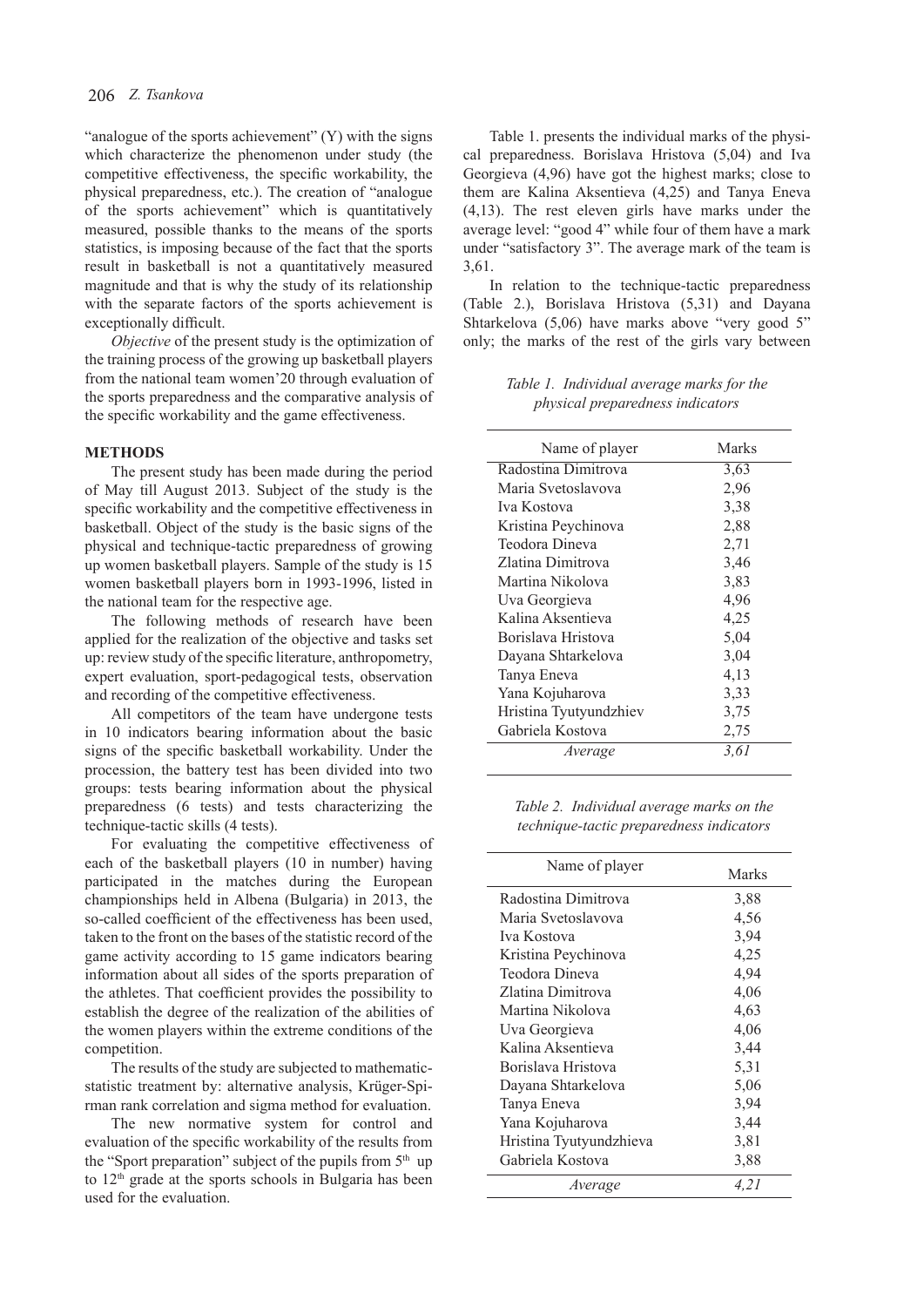team is 4,21. Table 3. presents the individual average summary marks for the sports preparedness. It is again Borislava Hristova who has the highest mark  $-5,18$ ; she outstands the other players whose marks vary around "satisfactory 3" and "good 4". The average mark for the team is 3,91.

Table 4. presents both the individual marks for the general preparedness of the players and the coefficient of their game realization during the European championships under study. Here the competitors are 10 as three of the girls are ill (Teodora Dineva, Tanya Eneva and Dayana Shtarkelova) while other two have played for a very short time (Zlatina Dimitrova and Martina Nikolova) and it will not be correct to use their data.

During the analysis it strikes that Borislava Hristova

|  | Table 3 Individual marks for the general |
|--|------------------------------------------|
|  | <i>preparedness indicators</i>           |

| Name of player          | Marks |
|-------------------------|-------|
| Radostina Dimitrova     | 3,75  |
| Maria Svetoslavova      | 3,76  |
| Iva Kostova             | 3,66  |
| Kristina Peychinova     | 3,56  |
| Teodora Dineva          | 3,82  |
| Zlatina Dimitrova       | 3,76  |
| Martina Nikolova        | 4,23  |
| Uva Georgieva           | 4,51  |
| Kalina Aksentieva       | 3,84  |
| Borislava Hristova      | 5,18  |
| Dayana Shtarkelova      | 4,05  |
| Tanya Eneva             | 4,03  |
| Yana Kojuharova         | 3,39  |
| Hristina Tyutyundzhieva | 3,78  |
| Gabriela Kostova        | 3,31  |
| Average                 | 3.91  |

Table 4. *Mark of the general preparedness and the game effectiveness coefficient of the players having participated in the European Championships*

| $N_2$          | Name of player          | <b>Marks</b> | Game<br>effectiveness<br>coefficient |
|----------------|-------------------------|--------------|--------------------------------------|
| 1              | Borislava Hristova      | 5,18         | 15,3                                 |
| $\mathfrak{D}$ | Gabriela Kostova        | 3.31         | 14,3                                 |
| 3              | Iva Kostova             | 3,66         | 9,8                                  |
| 4              | Radostina Dimitrova     | 3,75         | 9,6                                  |
| 5              | Hristina Tyutyundzhieva | 3,78         | 9,1                                  |
| 6              | Kristina Peychinova     | 3.56         | 6,9                                  |
| 7              | Iva Georgieva           | 4,51         | 4,3                                  |
| 8              | Kalina Aksentieva       | 3,84         | 3,4                                  |
| 9              | Yana Kojuharova         | 3.39         | 3,0                                  |
| 10             | Maria Svetoslavova      | 3,76         | 1,4                                  |

who has the highest marks for the sports indicators (5,04) and the technique-tactic preparedness (5,31) is also first by the coefficient of effectiveness (realization) – 15,3. Gabriela Kostova is next by the best coefficient (14,3) but her average mark for the sports preparedness is "satisfactory 3,31". She is the tallest girl in the team of 192 cm height. Three players have got close values from 9,1, 9,6 and 9,8. The values of the game effectiveness coefficient for the other girls is between 1,4 and 6.9.

With the purpose to establish the dependence between the level of the sports preparedness and the game realization of the players under study, the Spirman  $(R<sub>s</sub>)$  rank correlation coefficient is applied. The analysis shows that hardly there exist any dependence between the physical preparedness and the game realization. As and evidence can be used the value of  $R_s = 0.06$ . That shows that the level of the physical preparedness of these players does not impact their game realization. The dependence between the game realization and the technique-tactic mastership of the players from that age groups is also weak  $R_s = 0.249$ . The dependence between the game realization and the general preparedness is also  $low$  - R<sub>s</sub>=0,139..

The analysis of the results from the study as well as the summaries made, allows bringing the following conclusions:

1. As a whole, the basketball players entered into the group under study have got approximately equal level of physical development and sports preparedness which is at an average level.

2. The average team mark (3,91) proves that as a whole the national team under study is under the average level for the same age (the best 20 year old women basketball players) in Bulgaria.

3. The dependence between the sports preparedness (physical and technique-tactic) and the game effectiveness coefficient of the women'20 basketball players is weak.

#### **REFERENCES**

- Гигова, В. (2002). *Статистическа обработка и анализ на данни.* [Statistical processing and data analysis. In Bulgarian.] София: НСА – ИПБ.
- Гьошева, К., Църов, К., & Църова, Р*.* (1990*). Система за контрол, оценка и оптимизиране на спортната подготовка на момичета и момчета – 13-15 години.* [System for monitoring, evaluation and optimization of sports training of girls and boys - 13-15 years. In Bulgarian.] София: ЕЦНПКФКС – ИПБ.
- Симеонова, Т. (2012). *Методика за усъвършенстване на техниката на стрелбата в баскетбола на основата на способността на учениците за антиципация.* [Methodstoimprovethetechniqueofshootinginbasketball based on the ability of students toward anticipation. In Bulgarian.] (Unpublished doctopral dissertation, Shumen University "Konstantin Preslavsky") Шумен: Шуменски университет "Епископ К. Преславски".
- Църов, К. (2012). *Състезателната ефективност в баскетбола.* [Competitive performance in basketball. In Bulgarian] София: Болид инс.